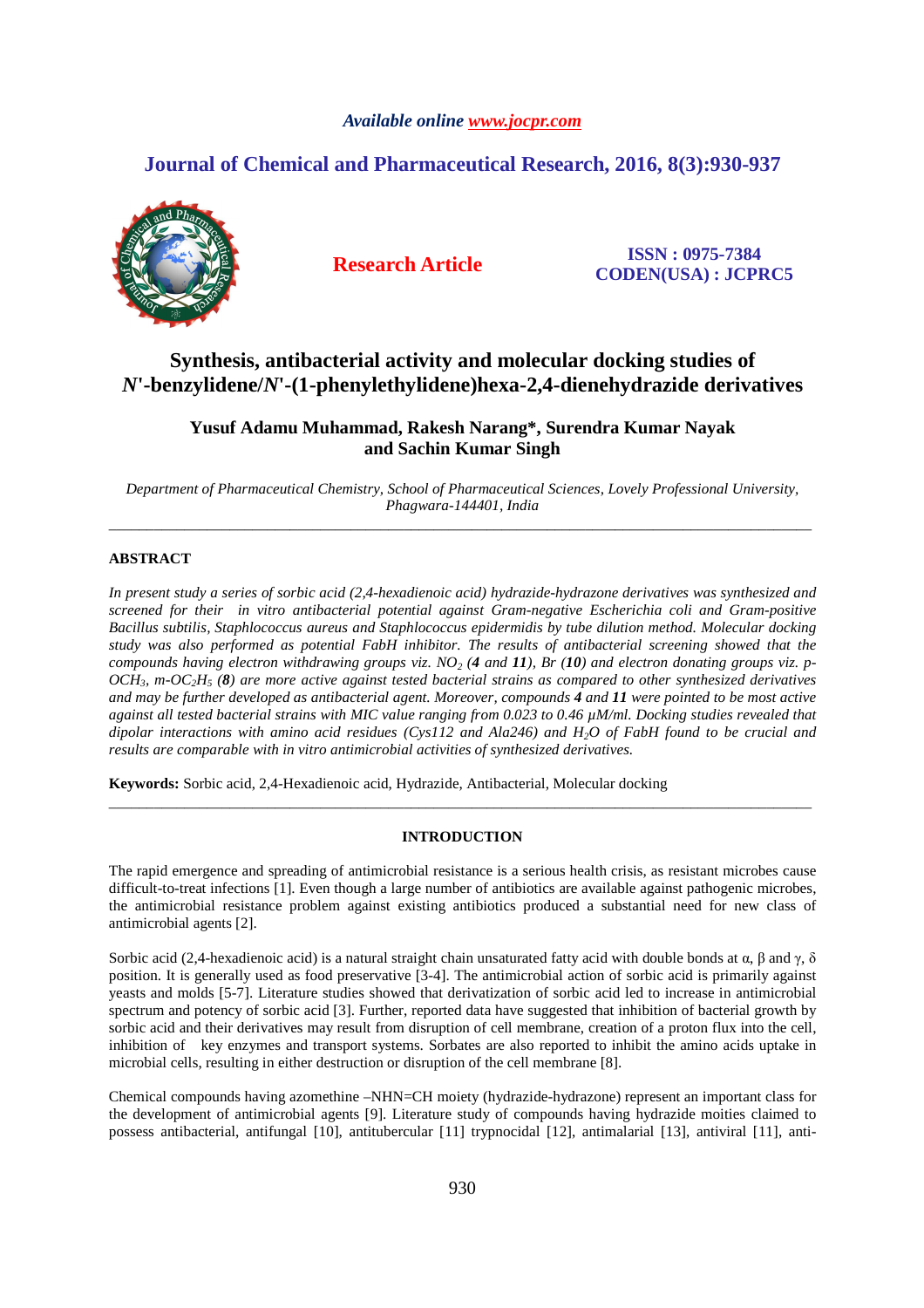inflammatory [14] and anti-tumour [15] activities. Moreover, isoniazid [antitubercular, 16], nifuroxazide [antidiarrheal and antitumor, 17], nifurtimox [antiamoebic, 18], furacin [antibiotic, 19] and furazolidone [antibacterial, 20] are hydrazide containing important biologically active drug molecules. Structure activity relationship study of hydrazide compounds revealed that conversion hydrazide moiety to hydrazone based molecules and substituents attached to aromatic moiety at a particular position affect the antimicrobial potency to a great extent [21].

\_\_\_\_\_\_\_\_\_\_\_\_\_\_\_\_\_\_\_\_\_\_\_\_\_\_\_\_\_\_\_\_\_\_\_\_\_\_\_\_\_\_\_\_\_\_\_\_\_\_\_\_\_\_\_\_\_\_\_\_\_\_\_\_\_\_\_\_\_\_\_\_\_\_\_\_\_\_

Molecular docking is a computer-assisted drug design ( CADD) method used to predict the favourable orientation of a ligand (*viz.* drug) to a target (*viz.* receptor) when bound to each other to form a stable complex. By understanding of the favoured orientation in turn can be used to find out the strength of binding affinity between ligand and target site, *e.g.* by docking score [22]. Docking study can also be used to find out type of interactions between ligand and receptor *viz.* hydrogen bonding and hydrophobic interactions. Hence, molecular docking can be considered as firstline technique for a pharmaceutical lead discovery [23].

*In silico* studies on Schiff bases derived from N-(2/4-benzaldehyde-amino)phenyl-N' -phenyl-thiourea carried out by the research group of Zhang and co-workers [24] and found that Schiff based analogues *viz.* hydrazone have potential to bind with β-ketoacyl-acyl carrier protein synthase III (FabH) enzyme. FabH has an important role in catalysis of branched-chain fatty acid biosynthesis, both in Gram-positive and Gram-negative bacteria, while there are no significantly homologous proteins in humans [24-25]. Hence, in present study FabH target was selected for performing the *in silico* studies.

In view of above findings and continuation of our research programme to study antimicrobial activity of acid hydrazides [11, 21, 26-29] we synthesized sorbic acid hydrazide-hydrazone derivatives and screened their antimicrobial activity against selected pathogenic bacterial strains.

# **EXPERIMENTAL SECTION**

Thin layer chromatography (TLC) was used to check the progress and completion of the reaction using silica gel G as an adsorbent (stationary phase) and ethyl acetate and hexane as mobile phase. Open glass capillaries were used to determine the melting point on popular melting point apparatus and were uncorrected.  $H<sup>1</sup>$  nuclear magnetic resonance (H<sup>1</sup> NMR) spectra were recorded on Bruker Avance II 400 NMR spectrometer (400 MHz) at 298K, in appropriate deuterated solvent. Chemical shift were reported as δ (ppm) relative to tetramethyl silane (TMS) as internal standard. Infrared spectra (IR) were recorded as KBr pellet on Shimadzu FT-IR spectrometer. The unit of IR peaks is presented in cm-1. Mass spectra were recorded on Waters Micromass Q-ToF Micro instrument.

### *General procedure for preparation of sorbic acid hydrazide/hydrazone derivatives (Scheme 1) Synthesis of ethyl hexa-2,4-dienoate (2)*

A mixture of sorbic acid (0.1mol), 20 ml ethanol and 2–3 drops of conc.  $H_2SO_4$  was refluxed for 8 hrs in a RBF. Saturated solution of sodium carbonate was added to neutralize unreacted sorbic acid. Ester of sorbic acid was separated using dichromethane (DCM) as organic solvent and on evaporation of DCM yielded the crude ester. Synthesized ester was recrystallized from ethanol and TLC was carried out to ascertain the purity of the product.

# *Synthesis of hexa- 2,4-dienehydrazide (3)*

Ethanolic solution of above synthesized ester (0.01 mole, **2**) and hydrazine-hydrate (0.03 mole) was refluxed for 10 hrs. The reaction mixture was then cooled and the precipitates of acid hydrazide (**3**) were filtered off, washed with water, dried and recrystallized from ethanol.

*Synthesis of N'-benzylidene/N'-(1-phenylethylidene)hexa-2,4-dienehydrazide derivatives (4-11)* Solution of acid hydrazide (0.08 mole) and appropriate benzaldehydes/ acetophenone (0.08 mole) was refluxed in ethanol for 5-6 hrs. The precipitated title compounds (**4-11**) were then filtered off, washed and recrystallized from ethanol.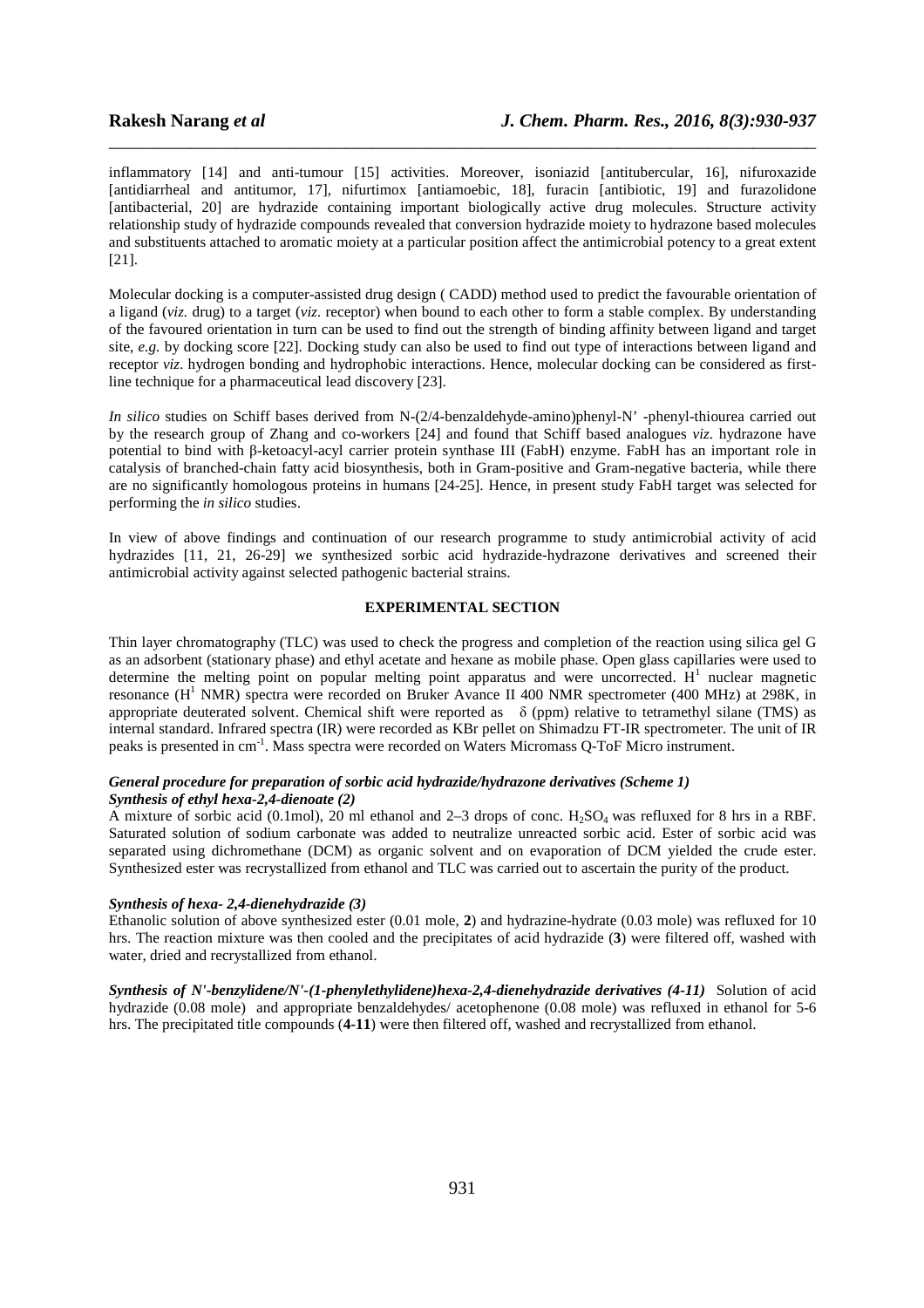

\_\_\_\_\_\_\_\_\_\_\_\_\_\_\_\_\_\_\_\_\_\_\_\_\_\_\_\_\_\_\_\_\_\_\_\_\_\_\_\_\_\_\_\_\_\_\_\_\_\_\_\_\_\_\_\_\_\_\_\_\_\_\_\_\_\_\_\_\_\_\_\_\_\_\_\_\_\_

**Scheme 1. Synthetic scheme for synthesis of hydrazide derivatives of sorbic acid** 

| Comp. | $\mathbf{R}_1$ | $\mathbf{R}_2$                 | $\mathbf{R}_3$                  | R4 | $\mathbf{R}_5$ |
|-------|----------------|--------------------------------|---------------------------------|----|----------------|
|       | Н              | Н                              | NO <sub>2</sub>                 | н  | Н              |
| 5     | Н              | Н                              | CI                              | Н  | Н              |
| 6     | Н              | OC <sub>2</sub> H <sub>5</sub> | ΟH                              | Н  | Н              |
| 7     | Н              | Н                              | NCH <sub>3</sub> ) <sub>2</sub> | Н  | Н              |
| 8     | Н              | OC <sub>2</sub> H <sub>5</sub> | OCH <sub>3</sub>                | н  | Н              |
| 9     | Н              | Н                              | <b>OH</b>                       | н  | Н              |
| 10    | Н              | Н                              | Br                              | н  | Н              |
| 11    | н              | Н                              | NO <sub>2</sub>                 | н  | н              |

# **Analytical data**

**Sorbic acid (1)** 

Mp (°C) 135-137; IR (KBr pellets): cm<sup>-1</sup> 2968.55 (C-H aliphatic str.), 1695.49 (C=O str.), 1637.63 (C=C str.), 1415.80 (C-H bending aliphatic), 997.23 (C-H bending, alkene); H<sup>1</sup> NMR (400 MHz, DMSO) δ: 11.2 (s, 1H, OH), 5.7 (m, 1H, CH of -CH-CH3), 5.4 (s, 1H, CH of -CH-C=O), 6.1-7.3 (m, 3H, CH of =CH-CH=CH-), 2.04 (d, 3H,  $CH<sub>3</sub>$ )

#### **Hexa- 2,4-dienehydrazide (3)**

Bp (°C) 84-87, yield-65.4%, IR (KBr pellets): cm<sup>-1</sup> 3513.26, 3408.33 (NH str.), 2881.75 (C-H str., aliphatic), 1666.56 (C=O str., amide), 1589.40 (NH bending), 1442.80 (C-H bending, aliphatic). H<sup>1</sup> NMR (400 MHz, DMSO) δ: 8.3 (s, 1H, NH), 5.6-7.3 (m, 3H, CH of –CH=CH-CH=), 5.1 (d, 1H, CH of CH-C=O), 2.0-2.2 (d, 3H, CH3).

# **4-Nitrobenzylidenehexa-2,4-dienehydrazide (4)**

Mp (°C) 210-213, yield-73.6%, IR (KBr pellets): cm<sup>-1</sup> 3193.72 (NH str.), 3033.20 (C-H str., aromatic), 2843.17 (C-H str., aliphatic), 1595.18 (C=O str. amide), 1521.89 (N-O str. asymmetric), 1346.36 (N-O str. symmetric). H<sup>1</sup> NMR (400 MHz, DMSO) δ: 8.5 (s, 1H, CH of N=CH), 8.1-8.4 (m, 4H, ArH), 8.04 (s, 1H, NH), 5.90-7.80 (m, 3H, CH of – CH=CH-CH=), 5.3 (d, CH of CH-C=O), 2.05 (d, 3H, CH3)

# **4-Chlorobenzylidenehexa-2,4-dienehydrazide (5)**

Mp (°C) 214-217; yield– 56.2%, IR (KBr pellets): cm<sup>-1</sup> 3030.34 (C-H str., aromatic), 2943.47, (C-H str., aliphatic), 1624.12 (C=O str. amide), 1593.25 (C=C str., aromatic), 702.11 (C-Cl str.). H<sup>1</sup> NMR (400 MHz, DMSO) δ: 8.6 (s, 1H, CH of N=CH), 8.1 (s, 1H, NH), 5.9-7.4 (m, 3H, CH of CH3-CH=CH-CH=), 7.51 (d, 2H, ArH), 7.89 (d, 2H, ArH), 5.2 (d, CH of CH-C=O), 2.03 (d, 3H, CH3)

# **3-Ethoxy-4-hydroxybenzylidenehexa-2,4-dienehydrazide (6)**

Mp (°C) 220-223; yield–75.7%. IR (KBr pellets): cm<sup>-1</sup> 3207.65 (NH str.), 3034.43 (C-H str., aromatic), 2974.33 (C-H str., aliphatic), 1631.83 (C=O str. amide), 1514.17 (C=C str., aromatic), 1246.06 (C-O str., phenol), 1041.60 (C-O str., ethoxy). H<sup>1</sup> NMR (400 MHz, DMSO) δ: 8.3 (s, 1H, CH of N=CH), 8.1 (s, 1H, NH), 7.4 (d, 2H, ArH), 6.8 (s, 1H, ArH), 5.7-7.3 (m, 3H, CH of CH<sub>3</sub>-CH=CH-CH=), 5.23 (s, OH), 5.0 (d, CH of CH-C=O), 4.1 (t, 2H, CH<sub>2</sub> of OCH<sub>2</sub>-CH<sub>3</sub>), 2.05 (d, 3H, CH<sub>3</sub>), 1.3 (m, 3H, CH<sub>3</sub> of OCH<sub>2</sub>-CH<sub>3</sub>).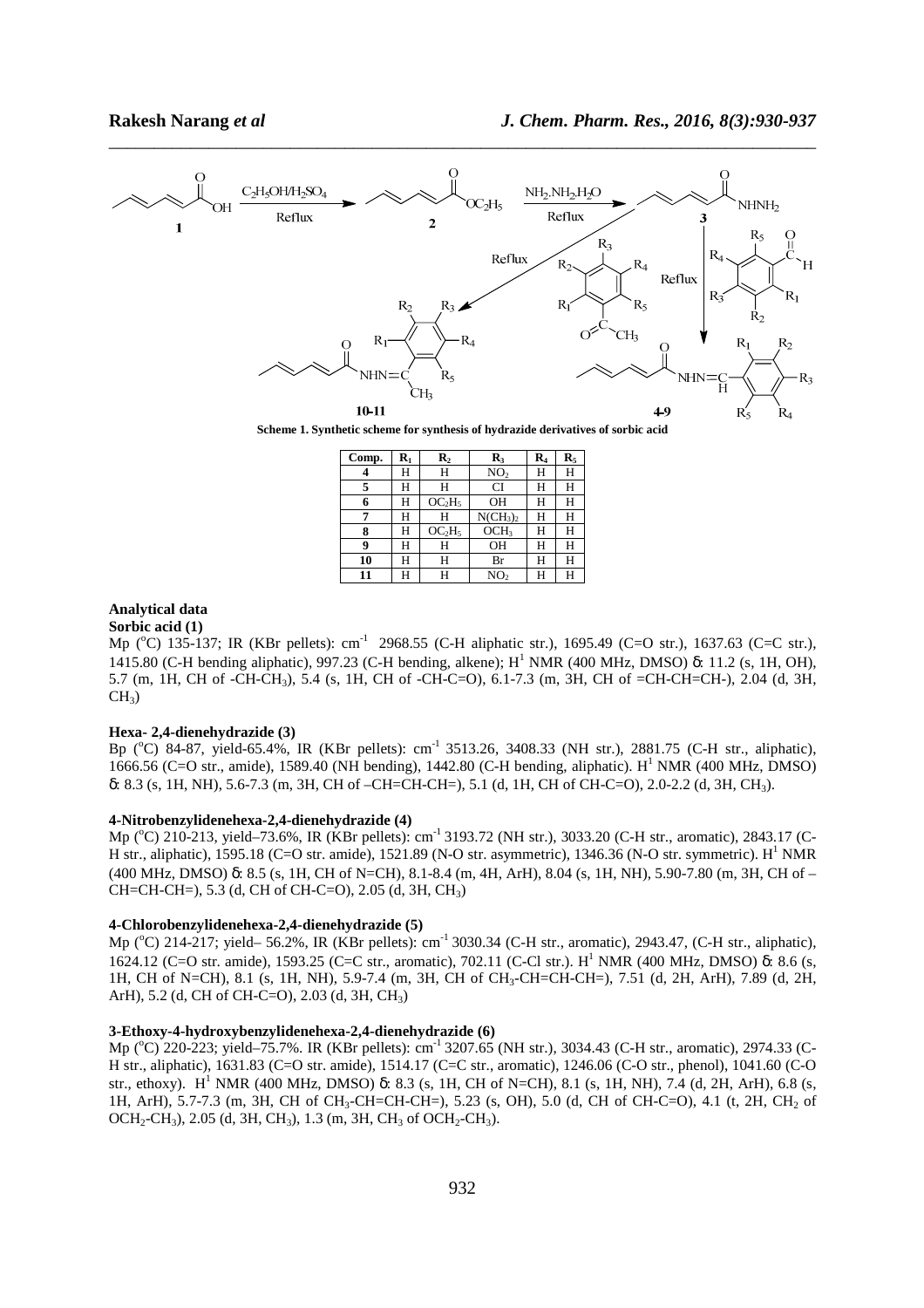#### **4-Dimethylaminobenzylidenehexa-2,4-dienehydrazide (7)**

Mp (°C) 213-215, yield–71.1%, IR (KBr pellets): cm<sup>-1</sup> 3203.29 (NH str.), 3031.57 (C-H str., aromatic), 2908.75 (C-H str., aliphatic), 1600.97 (C=O str. amide), 1519.96 (C=C str., aromatic), 1363.72 (CH<sub>3,</sub> bending). H<sup>1</sup> NMR (400 MHz, DMSO) δ: 8.2 (s, 1H, CH of N=CH), 7.9 (s, 1H, NH), 5.60-7.60 (m, 7H, ArH), 5.1 (d, CH of CH-C=O), 2.53  $(s, 6H, CH_3 of -N(CH_3)_2), 2.04 (d, 3H, CH_3). MS ES+ (ToF): m/z 295.23 [M<sup>+</sup> + K].$ 

\_\_\_\_\_\_\_\_\_\_\_\_\_\_\_\_\_\_\_\_\_\_\_\_\_\_\_\_\_\_\_\_\_\_\_\_\_\_\_\_\_\_\_\_\_\_\_\_\_\_\_\_\_\_\_\_\_\_\_\_\_\_\_\_\_\_\_\_\_\_\_\_\_\_\_\_\_\_

# **3-Ethoxy-4-methoxybenzylidenehexa-2,4-dienehydrazide (8)**

Mp (°C) 212-215, yield-68.8%, IR (KBr pellets): cm<sup>-1</sup> 3031.47 (C-H str., aromatic), 2960.83 (C-H str., aliphatic), 1624.12 (C=O str., amide), 1579.75 (C=C str., aromatic), 1259.56 (C-O-C str. asymmetric), 1141.00 (C-O-C str. symmetric). H<sup>1</sup> NMR (400 MHz, DMSO) δ: 8.4 (s, 1H, CH of N=CH), 8.09 (s, 1H, NH), 5.7-7.9 (m, 6H, ArH), 4.9 (d, CH of CH-C=O), 4.1 (m, 2H, OCH<sub>2</sub>), 3.73 (s, 3H, OCH<sub>3</sub>), 2.05 (d, 3H, CH<sub>3</sub>), 1.30 (t, 3H, CH<sub>3</sub> of  $-$ O-CH<sub>2</sub>-CH<sub>3</sub>). MS ES+ (ToF):  $m/z$  326.13 [M<sup>+</sup> + K].

### **4-Hydroxybenzylidenehexa-2,4-dienehydrazide (9)**

Mp (°C) 216-219, yield–50.9%, IR (KBr pellets): cm<sup>-1</sup> 3380.42 (OH str., phenol), 3040 (C-H str., aromatic), 2950.83 (C-H str., aliphatic), 1608.69 (C=O str. amide), 1591.33 (C=C str., aromatic).  $H^1$  NMR (400 MHz, DMSO) 8.3 (s, 1H, CH of N=CH), 8.02 (s, 1H, NH), 5.5-7.2 (m, 7H, ArH), 5.23 (s, OH), 5.1 (d, CH of CH-C=O), 2.00 (d, 3H,  $CH<sub>3</sub>$ ).

# **Evaluation of antibacterial activity**

The antibacterial activity of synthesized sorbic acid hydrazide derivatives **(3-11)** was preformed against Gramnegative-bacterium: *E. coli,* Gram-positive bacteria: *S. aureus, B. subtilis* and *S. epidermidis* by tube dilution method [30]. The test compounds were dissolved in DMSO to give a concentration of 100 µg/ml. The test and standard compounds were diluted in double strength nutrient broth –I.P. for bacterial growth [31]. The samples were incubated at  $37^{\circ}$ C for 24 hr and the results were recorded in terms of MIC (the lowest concentration of test substance which inhibited the growth of microorganisms) by turbidity method.

#### **Docking Studies**

Molecular docking studies of synthesized compounds were carried out on the target protein using *E. coli* FabH-CoA complex structure (pdb id: 1HNJ) [32]. The ligands were drawn in ChemBioDraw Ultra 12.0 followed by MM2 minimization of ligands (using ChemBio3D Ultra 12.0) by keeping a check on the connection error in the bonds. The co-crystallized protein-ligand complex structure (pdb id: 1HNJ) was used from RCSB Protein Data Bank (PDB) and refined as per requirement of docking study. Protein and Grid preparation was carried out using Autodock Vina 1.1.2 and used to perform molecular docking [33].

#### **RESULTS AND DISCUSSION**

The synthesis of intermediates **(2** and **3)** and target sorbic acid benzylidene hydrazides (**4-11**) was carried out according to reaction summarized in Scheme 1. Ethyl ester of sorbic acid was synthesized by refluxing sorbic acid with ethanol in the presence of conc. sulphuric acid. The ethyl ester was refluxed with hydrazine hydrate in ethanol to synthesize hexa- 2,4-dienehydrazide **(3)**, which was then refluxed with corresponding aromatic aldehyde/ acetophenone to yield the target sorbic acid hydrazone derivatives (**4-11**). The physiochemical characteristics of synthesized compounds are presented in Table 1.

Chemical structures of synthesized compounds were ascertained on the bases of their IR, mass and  ${}^{1}$ H NMR spectral data. The appearance of lower absorption band (due to resonance in –CO-NH-) in the range of 1595.18-1631.83 cm<sup>-</sup> <sup>1</sup> indicated the presence of C=O of amide group (4-11), whereas the IR spectra of sorbic acid (1) showed the higher C=O str. at 1695.49, which confirmed the synthesis of hydrazide bond. The presence of IR band around 3200  $cm^{-1}$ indicated the presence of N-H linkage of amide bond in synthesized hydrazides. The aromatic nitro stretching at 1346.46 cm<sup>-1</sup> (symmetrical stretching) and 1521.89 cm<sup>-1</sup> (asymmetrical stretching) showed the presence of NO<sub>2</sub> groups in the compound 4. The appearance of absorption band around 2950 cm<sup>-1</sup>, indicated the presence of aliphatic C-H moiety, whereas the appearance of stretching in the range of 3030-3040 cm-1 indicated the presence aromatic ring in synthesized derivatives. The presence of stretching at 702.11 cm-1 indicated the presence of chlorine group in synthesized compound (5). The appearance of absorption band at 1141.00 cm<sup>-1</sup> (C-O-C symmetric str.) and 1259.56 cm-<sup>1</sup> (C-O-C asymmetric str.) showed the presence of methoxy groups (C-O-C streching) in compound **8**. The presence of phenol hydroxyl group in compound 6 demonstrated by stretching band at 1246.06 cm<sup>-1</sup>.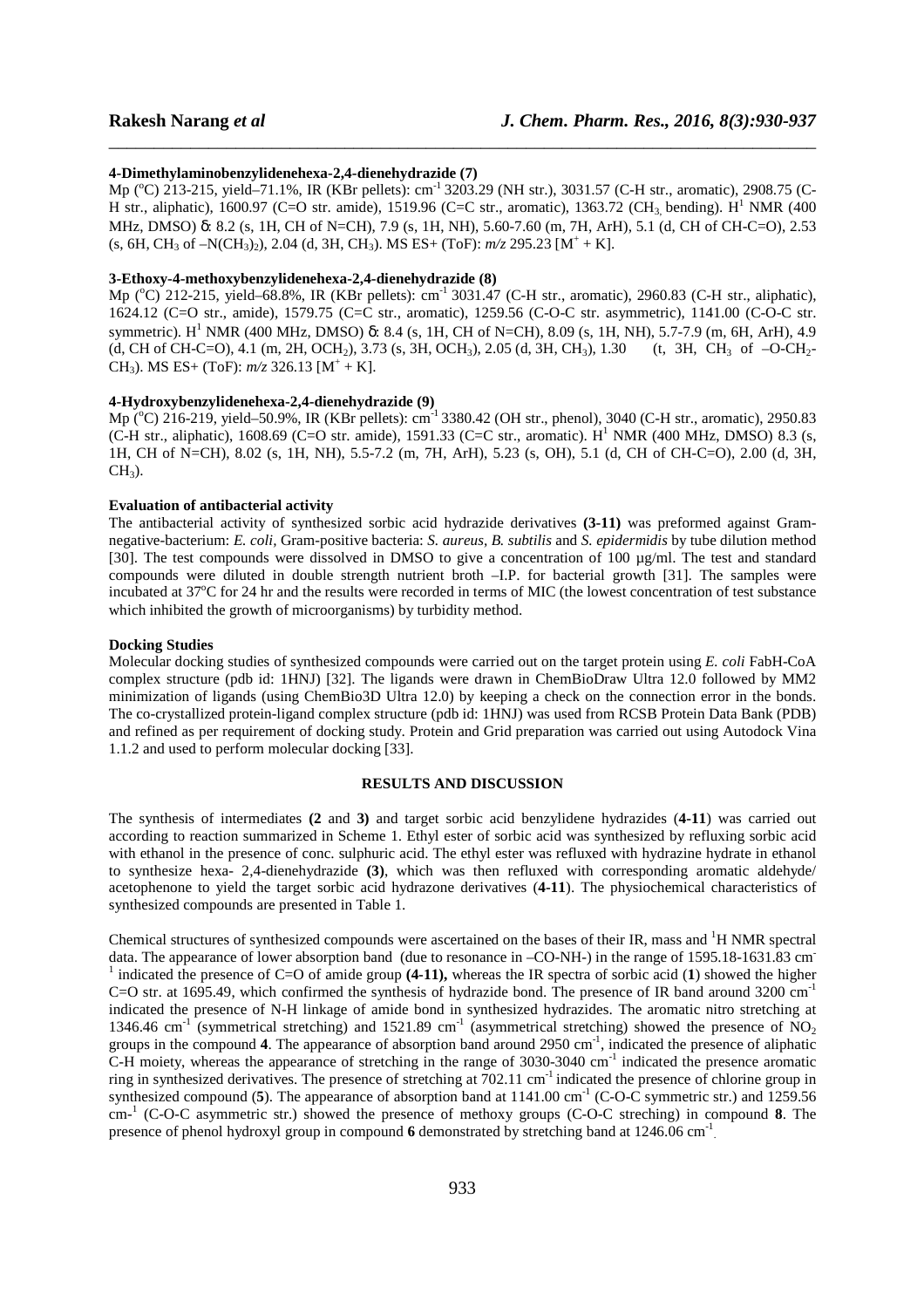| Comp. | <b>Mol. Formula</b>  | M. Wt  | $Mp/Bp*(^{\circ}C)$ | $R_f^a$ | % vield |
|-------|----------------------|--------|---------------------|---------|---------|
| 1     | $C_6H_8O_2$          | 112.13 | 135-137             | 0.63    |         |
| 2     | $C_8H_1, O_2$        | 140.18 | 156-159             | 0.82    | 67.0    |
| 3     | $C_6H_{10}N_2O$      | 126.08 | $84 - 87*$          | 0.75    | 65.4    |
| 4     | $C_{13}H_{13}N_3O_3$ | 259.26 | 210-213             | 0.70    | 73.6    |
| 5     | $C_{13}H_{13}CIN_2O$ | 248.71 | 214-217             | 0.65    | 56.2    |
| 6     | $C_{15}H_{18}N_2O_3$ | 274.13 | 220-223             | 0.71    | 75.7    |
| 7     | $C_{15}H_{19}N_3O$   | 257.30 | 213-215             | 0.60    | 71.1    |
| 8     | $C_{16}H_{20}N_2O_3$ | 288.34 | 212-215             | 0.85    | 68.8    |
| 9     | $C_{13}H_{14}N_2O_2$ | 230.26 | 216-219             | 0.80    | 50.9    |
| 10    | $C_{14}H_{15}BrN_2O$ | 307.19 | 131-133*            | 0.75    | 60.4    |
| 11    | $C_{14}H_{15}N_3O_3$ | 273.29 | $151 - 153*$        | 0.71    | 65.7    |

\_\_\_\_\_\_\_\_\_\_\_\_\_\_\_\_\_\_\_\_\_\_\_\_\_\_\_\_\_\_\_\_\_\_\_\_\_\_\_\_\_\_\_\_\_\_\_\_\_\_\_\_\_\_\_\_\_\_\_\_\_\_\_\_\_\_\_\_\_\_\_\_\_\_\_\_\_\_ **Table 1 Physiochemical characteristics of synthesized sorbic acid hydrazide derivatives** 

*<sup>a</sup>Mobile phase- Hexane: Ethyl acetate (1:1)* 

The appearance of multiplet signals in the range of  $\delta$  5.70-8.40 ppm in NMR spectra revealed the presence of aromatic protons in synthesized derivatives. Singlet proton signal in the range of  $\delta$  7.9-8.1 ppm in synthesized derivatives (4-11) showed the presence of NH moiety, confirmed the attachment of aromatic aldehyde/acetophenone moieties with sorbic acid hydrazide scaffold. Multiplet signals around  $\delta$  5.70-7.40 ppm is due to presence of –CHgroups in sorbic acid. The presence of NMR signals in the range of  $\delta$  2.00-2.05 ppm indicated the presence of terminal methyl group of sorbic acid in the synthesized compounds (4-11). Signals at  $\delta$  3.73 ppm (singlet for OCH<sub>3</sub>), δ 4.10 ppm (multiplet for OCH<sub>2</sub>) and δ 1.10 ppm (triplet for CH<sub>3</sub> of -O-CH<sub>2</sub>-CH<sub>3</sub>) depicted the presence eight protons of OCH<sub>3</sub> and OC<sub>2</sub>H<sub>5</sub> groups in compound **8**. Moreover, the absence of singlet signal at  $\delta$  11.2 ppm of carboxylic acid proton, confirmed the synthesis of hydrazide-hdrazone derivatives (**3-11**). The appearance of a peak in mass spectrometer at 295.23 m/z (M<sup>+</sup> +K) confirmed that compound **7** have been synthesized, likewise the appearance of a peak at  $326.13 \text{ m/z}$  (M<sup>+</sup>+K) confirmed the synthesis of compound **8**.

# **Evaluation of antibacterial activity**

In present study, antibacterial screening of synthesized sorbic acid hydrazide derivatives was performed against Gram-negative *E. coli* and Gram-positive *B. subtilis, S. aureus* and *S. epidermidis* by tube dilution method [30] Nutrient broth I.P. was used as a media for the growth of bacteria [31]. The results of antibacterial activity (in µM/ml) are presented in Table 2.

| Minimum Inhibitory Concentration (MIC in µM/ml) |         |                    |           |                |  |
|-------------------------------------------------|---------|--------------------|-----------|----------------|--|
| Comp.                                           | E. coli | <b>B.</b> subtilis | S. aureus | S. epidermidis |  |
|                                                 | 0.111   | 0.111              | 0.111     | 0.111          |  |
| 2                                               | 0.089   | 0.089              | 0.178     | 0.089          |  |
| 3                                               | 0.099   | 0.198              | 0.099     | 0.099          |  |
| 4                                               | 0.023   | 0.023              | 0.046     | 0.046          |  |
| 5                                               | 0.101   | 0.201              | 0.050     | 0.201          |  |
| 6                                               | 0.051   | 0.051              | 0.051     | 0.051          |  |
| 7                                               | 0.049   | 0.049              | 0.049     | 0.097          |  |
| 8                                               | 0.043   | 0.043              | 0.043     | 0.043          |  |
| 9                                               | 0.054   | 0.054              | 0.054     | 0.109          |  |
| 10                                              | 0.041   | 0.041              | 0.041     | 0.041          |  |
| 11                                              | 0.046   | 0.046              | 0.023     | 0.023          |  |
| Ciprofloxacin                                   | 0.004   | 0.004              | 0.004     | 0.004          |  |

**Table 2 MIC values of synthesized sorbic acid hydrazide derivatives (µM/ml)** 

For *E. coli,* compounds **4**, **7**, **8**, **10** and **11** exhibited the highest activities among the synthesized compounds having MIC value range from 0.023-0.049 µM/ml (Table 2). Compounds **4** and **10** showed a very good activity against *B. subtilis,* with an MIC value of 0.023 and 0.041 µM/ml, respectively. This may be due to the presence of electron withdrawing *p*-NO<sub>2</sub> and *p*-Br groups present in the compounds **4** and **10**, respectively. Compounds **8**, **10**, and **11** showed better activity against Gram-positive *S. aureus* as compared to other synthesized derivatives with MIC values 0.043, 0.041 and 0.023  $\mu$ M/ml, respectively (Table 2). The highest activity (MIC= 0.023  $\mu$ M/ml)) of compound **11** against *S. aureus* may be due to the presence of electron withdrawing *p*-NO<sub>2</sub> group. Similarly, in case of *S. epidermidis*, compounds **8**, **10** and **11** exhibited the highest potency among synthesized derivatives, with MIC value ranging from 0.023-0.043 µM/ml (Table 2). The results of antibacterial activities indicated that the compounds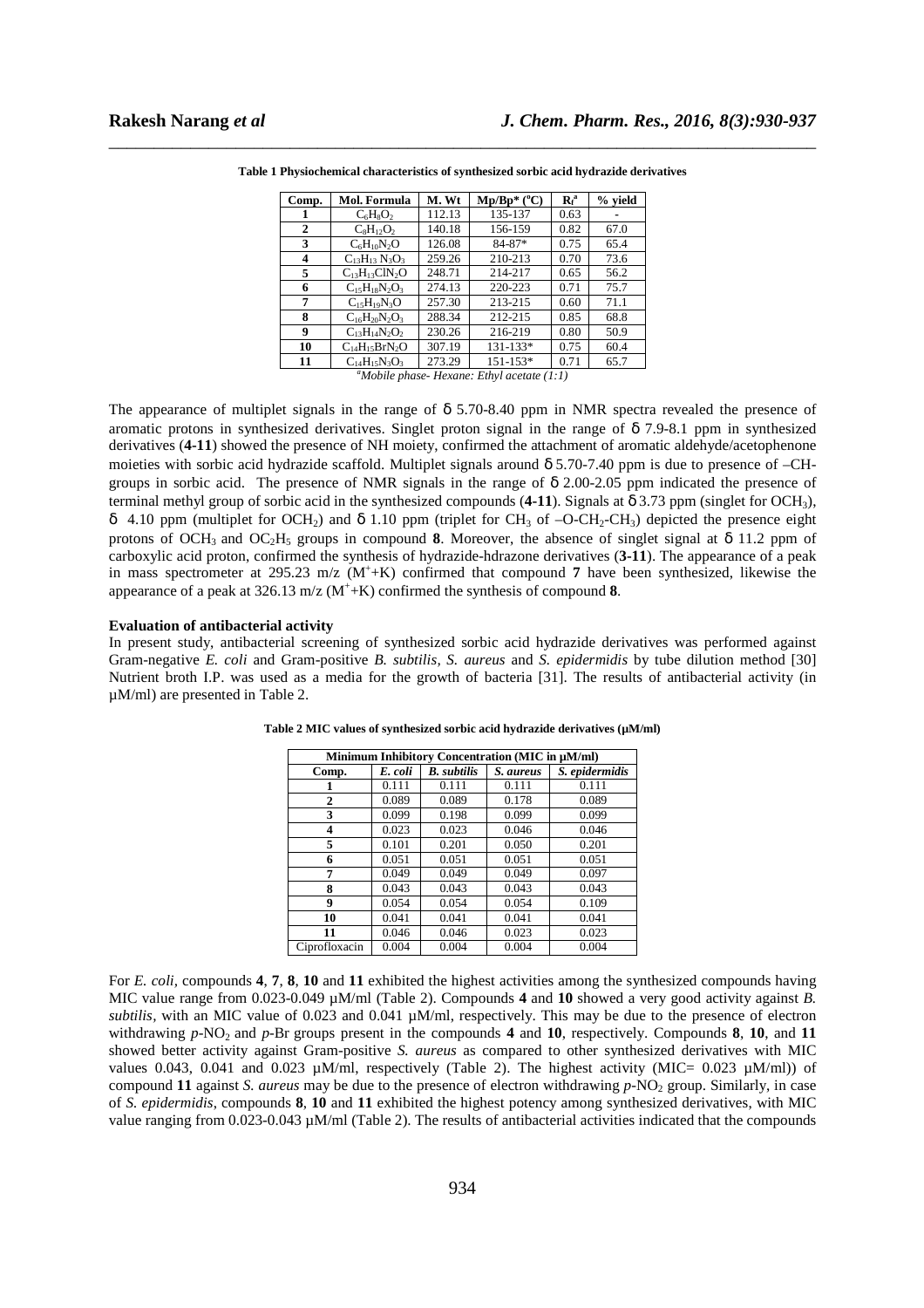having electron withdrawing groups *viz.* NO<sub>2</sub> (4 and 11), Br (10) and electron donating groups *viz. p*-OCH<sub>3</sub>, *m*-OC2H5 (**8**) are more active against tested bacterial strains as compared to other synthesized derivatives*.* 

\_\_\_\_\_\_\_\_\_\_\_\_\_\_\_\_\_\_\_\_\_\_\_\_\_\_\_\_\_\_\_\_\_\_\_\_\_\_\_\_\_\_\_\_\_\_\_\_\_\_\_\_\_\_\_\_\_\_\_\_\_\_\_\_\_\_\_\_\_\_\_\_\_\_\_\_\_\_

#### **Structure activity relationship**

1. The above results (Table 2) indicated that the presence of an electron withdrawing (NO<sub>2</sub>, Br) group, increases the antibacterial activity of the synthesized compounds (**4**, **10** and **11**). These observations are similar to results reported by Kumar *et al.* [34].

2. The analysis of the results depicted that the presence of electron donating group (OCH<sub>3</sub> and OC<sub>2</sub>H<sub>5</sub>), enhances the antibacterial activity (MIC = 0.043 µM/ml) of compound **8** and interpretations are corresponds to a results observed by Emami *et al.*[35].

3. Attachment of hydrazine hydrate moiety decrease the antibacterial activity of the synthesized compound **3** as compared to sorbic acid ester (MIC =  $0.89$ -0.178  $\mu$ M/ml, 2). This may be due to the presence of hydrophilic groups i.e hydrazide, which may decrease the penetration through lipophilic cell membrane/cell wall of bacteria.

4. Significant improvement in antibacterial activity was observed on reaction of benzaldehyde/acetophenone with hydrazide scaffold (**3**) and this noticeable increase in the activity may be due to increase in the lipophilicity of the molecule, which permit the entrance of the moleclule in to the microbial membrane.

5. Attachment of methyl group to benzylidene scaffold showed no improvement in antibacterial activity of synthesized derivatives (**9-10**). Structure activity relationship of synthesized derivatives is presented in Fig. 1. 6.





# **Analysis of docking studies**

To understand the binding pattern, molecular docking of sorbic acid, ester and their hydrazides (**1-11**) was performed using *E. coli* FabH-CoA complex structure (pdb id: 1HNJ) [32]. Earlier study has been reported that Cys-His-Asn triad and Thr81 are crucial for catalytic activity of FabH in various bacteria [24]. In present docking study Cys112 and Ala246 was found to be responsible for substrate binding and cleavage of alkyl chain of CoA. All the studied compounds (**1-11**) were found to bind in the same binding pocket that of co-crystallized ligand. However, hydrazone derivatives (**4-11)** showed strong binding affinity having binding score ranging from -7.0 to -7.7 Kcal/mol, which is comparable to co-crystallized ligand (-7.6 Kcal/mol) (Table 3). Conformational and binding interaction analysis indicated that >C=O group of compound **6** functions as a H-bond acceptor and involved in two H-bonds formation with thiol group of Cys112 and H2O molecule. Whereas, *p*-OH group of phenyl ring functions as H-bond donor to the Ala246. Docking results indicated significant role of carbonyl group of hydrazone moiety and electron donating or withdrawing substituents at *p*-position of phenyl ring in binding with target site. Thus, dipolar interactions with amino acid residues (Cys112 and Ala246) and H<sub>2</sub>O found to be crucial and comparable with *in vitro* antimicrobial activities of synthesized compounds (Figure 2).

#### **CONCLUSION**

A series of sorbic acid derivatives *i.e. N*'-benzylidene/*N*'-(1-phenylethylidene)hexa-2,4-dienehydrazide derivatives was synthesized and screened for their *in vitro* antibacterial potential against Gram-negative *E. coli* and Grampositive *B. subtilis, S. aureus* and *S. epidermidis* by tube dilution method. Molecular docking study was also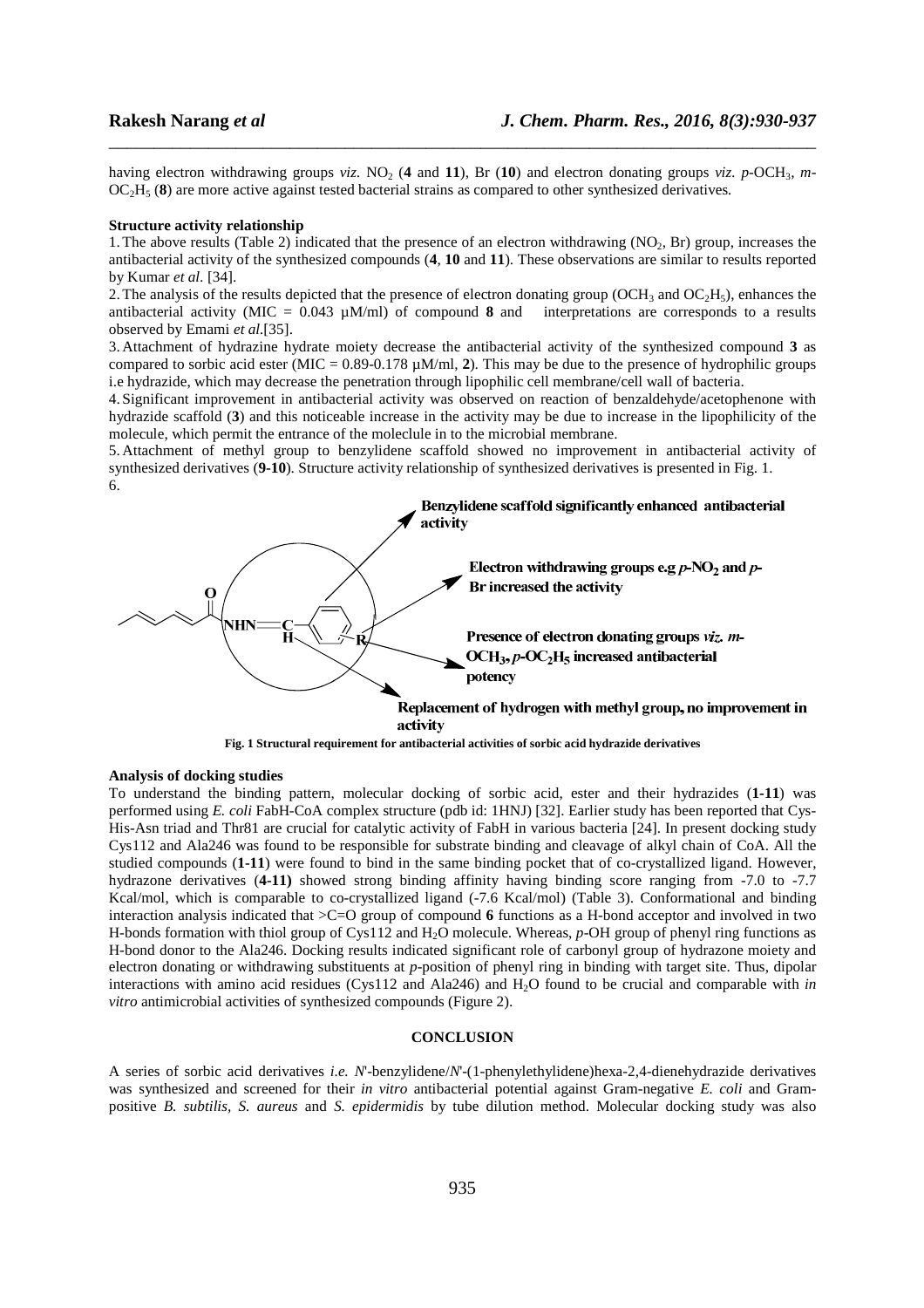performed and evaluated as potential FabH inhibitor. The chemical structures of synthesized derivatives were ascertained on the basis of their spectral data (NMR, IR and Mass).

\_\_\_\_\_\_\_\_\_\_\_\_\_\_\_\_\_\_\_\_\_\_\_\_\_\_\_\_\_\_\_\_\_\_\_\_\_\_\_\_\_\_\_\_\_\_\_\_\_\_\_\_\_\_\_\_\_\_\_\_\_\_\_\_\_\_\_\_\_\_\_\_\_\_\_\_\_\_

**Table 3 Docking score of compounds (1-11) in** β**-ketoacyl-acyl carrier protein synthase III FabH, pdb id: 1HNJ)** 

| Compounds              | <b>Affinity (Kcal/mol)</b> |  |
|------------------------|----------------------------|--|
|                        | $-5.1$                     |  |
| 2                      | $-4.6$                     |  |
| 3                      | $-5.4$                     |  |
| 4                      | $-7.4$                     |  |
| 5                      | $-7.0$                     |  |
| 6                      | $-7.7$                     |  |
| 7                      | $-7.4$                     |  |
| 8                      | $-7.4$                     |  |
| 9                      | $-7.1$                     |  |
| 10                     | $-7.3$                     |  |
| 11                     | $-7.2$                     |  |
| Co-crystallized ligand | $-7.6$                     |  |



**Fig. 2 The dipolar interactions of sorbic acid hydrazide (6) with** *E. coli* **FabH (pdb id: 1HNJ)** 

Antibacterial evaluation depiced that compounds having electron withdrawing groups *viz.*  $p$ -NO<sub>2</sub> (4 and 11),  $p$ -Br (**10**) and electron donating groups *viz.*  $p$ -OCH<sub>3</sub>,  $m$ -OC<sub>2</sub>H<sub>5</sub> (**8**) are more active against tested bacterial strains as compared to other synthesized derivatives and may be further developed as antibacterial agent*.* Furthermore, compound **4** was pointed to be most active against all tested bacterial strains with MIC value from 0.023 to 0.46 µM/ml. However, all the synthesized derivatives were found to be less potent as compared to standard drug, ciprofloxacin (MIC value =  $0.004 \mu M/ml$ ). Docking studies revealed that dipolar interactions with amino acid residues (Cys112 and Ala246) and H2O of FabH found to be crucial and results are comparable with *in vitro*  antimicrobial activities of synthesized derivatives.

# **REFERENCES**

- [1] R Sekar; M Mythreyee; S Srivani; M Amudhan. *J. Glob. Antimicrob. Resist*, **2016** (In Press).
- [2] CL Ventola. P. T., **2015,** 40(4), 277–283.
- [3] B Narasimhan; Judge V; R Narang. *Bioorg. Med. Chem. Lett.*, **2007,** 17, 5836–5845.
- [4]JA Troller. *J. Med. Chem.,* **1967,** 1365-2621.